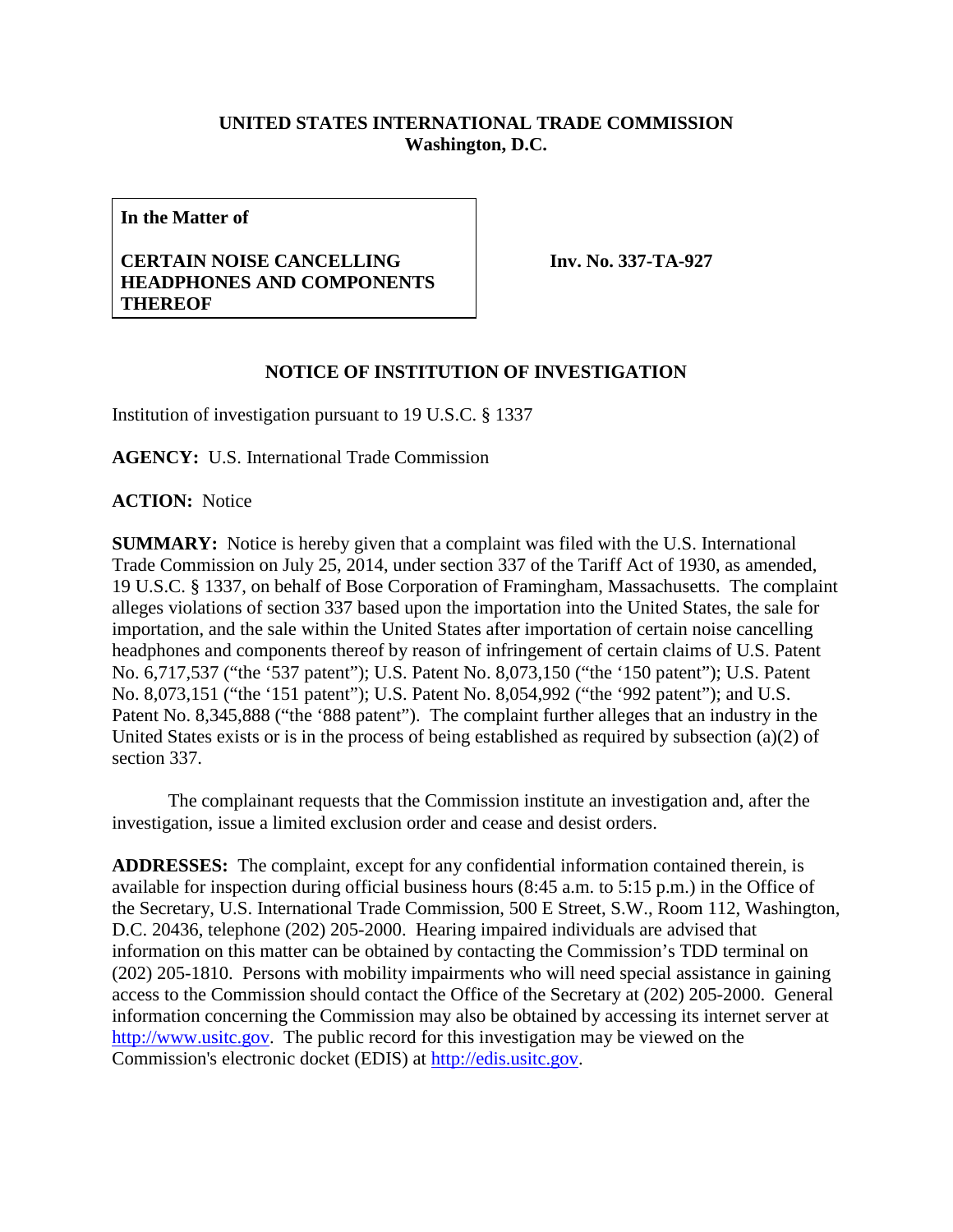**FOR FURTHER INFORMATION CONTACT:** The Office of Unfair Import Investigations, U.S. International Trade Commission, telephone (202) 205-2560.

**AUTHORITY:** The authority for institution of this investigation is contained in section 337 of the Tariff Act of 1930, as amended, and in section 210.10 of the Commission's Rules of Practice and Procedure, 19 C.F.R. § 210.10 (2014).

**SCOPE OF INVESTIGATION:** Having considered the complaint, the U.S. International Trade Commission, on August 26, 2014, **ORDERED THAT** –

(1) Pursuant to subsection (b) of section 337 of the Tariff Act of 1930, as amended, an investigation be instituted to determine whether there is a violation of subsection  $(a)(1)(B)$  of section 337 in the importation into the United States, the sale for importation, or the sale within the United States after importation of certain noise cancelling headphones and components thereof by reason of infringement of one or more of claims 1-3, 5-7, 9-12, 14-16, 18, and 19 of the '537 patent; claims 14, 22, and 23 of the '150 patent; claims 14, 18, 23, and 25 of the '151 patent; claims 1, 4, 6, 15, 16, and 18 of the '992 patent; and claims 1, 2, 5-9, 11-14, and 16 of the '888 patent, and whether an industry in the United States exists or is in the process of being established as required by subsection (a)(2) of section 337;

(2) For the purpose of the investigation so instituted, the following are hereby named as parties upon which this notice of investigation shall be served:

(a) The complainant is:

Bose Corporation The Mountain Road Framingham, MA 01701

(b) The respondents are the following entities alleged to be in violation of section 337, and are the parties upon which the complaint is to be served:

> Beats Electronics, LLC 8600 Hayden Place Culver City, CA 90232

Beats Electronics International Ltd. The Malt House South Grand Canal Quay Dublin 2 Ireland

Fugang Electronic (Dong Guan) Co., Ltd. Industry Street, Dong-Keng, Dong-Guan Guang-Dong China